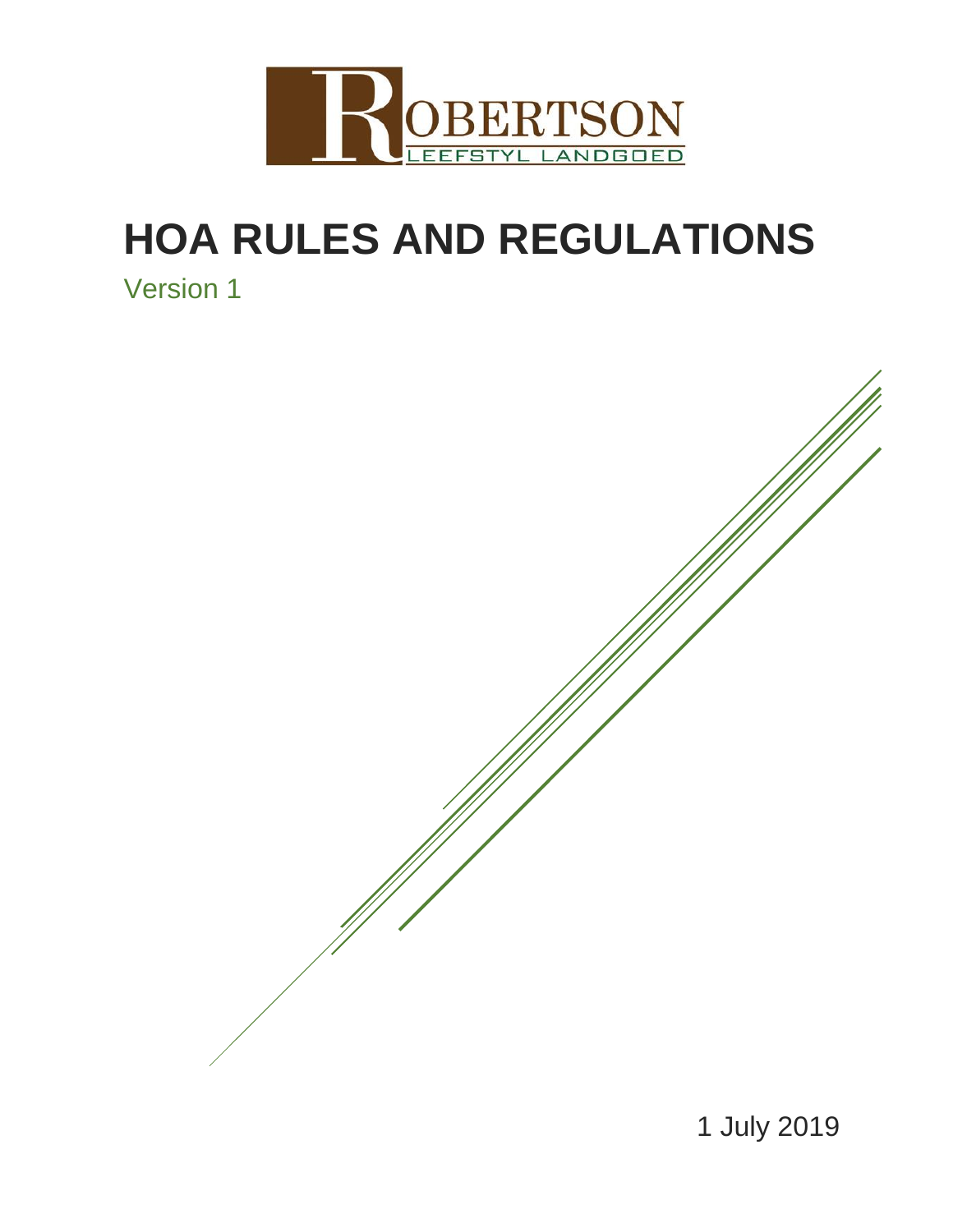## ROBERTSON LIFESTYLE ESTATE HOMEOWNERS ASSOCIATION

# ("HOA")

# RULES & REGULATIONS

| Section | Item                                          |                | Page |
|---------|-----------------------------------------------|----------------|------|
|         | Introduction                                  | $\overline{2}$ |      |
| 1       | Construction, alterations and additions       | 2              |      |
| 2       | Security                                      | $\overline{2}$ |      |
|         | <b>Right of Admission</b>                     |                |      |
|         | <b>Access Control</b>                         |                |      |
|         | <b>Residents</b>                              |                |      |
|         | <b>Visitors</b>                               |                |      |
|         | Domestic Workers, Gardeners and Labourers     |                |      |
|         | <b>Estate Agents and Contractors</b>          |                |      |
|         | House Alarms and Armed Response               |                |      |
|         | Patrols                                       |                |      |
| 3       | <b>Disturbances</b>                           | 5              |      |
| 4       | Use of the Streets                            | 5              |      |
| 5       | Common Areas and Environmental Aspects        | 6              |      |
| 6       | <b>Domestic Animals</b>                       | $\overline{7}$ |      |
| 7       | <b>Domestic Refuse</b>                        | $\overline{7}$ |      |
| 8       | Landscaping and Maintenance of Verges         | 8              |      |
| 9       | <b>Working Hours and Quiet Hours</b>          | 9              |      |
| 10      | Water                                         | 10             |      |
| 11      | Letting                                       | 11             |      |
| 12      | Enforcement of the HOA Rules and Regulations  | 11             |      |
|         | Breach of Rules and Regulations               |                |      |
|         | Notices and Appeals                           |                |      |
|         | Complaints                                    |                |      |
|         | Decisions and Arbitration                     |                |      |
| 13      | Generators                                    | 12             |      |
| 14      | Application Procedure for Guest Accommodation | 13             |      |
| 15      | <b>Contact Details</b>                        | 15             |      |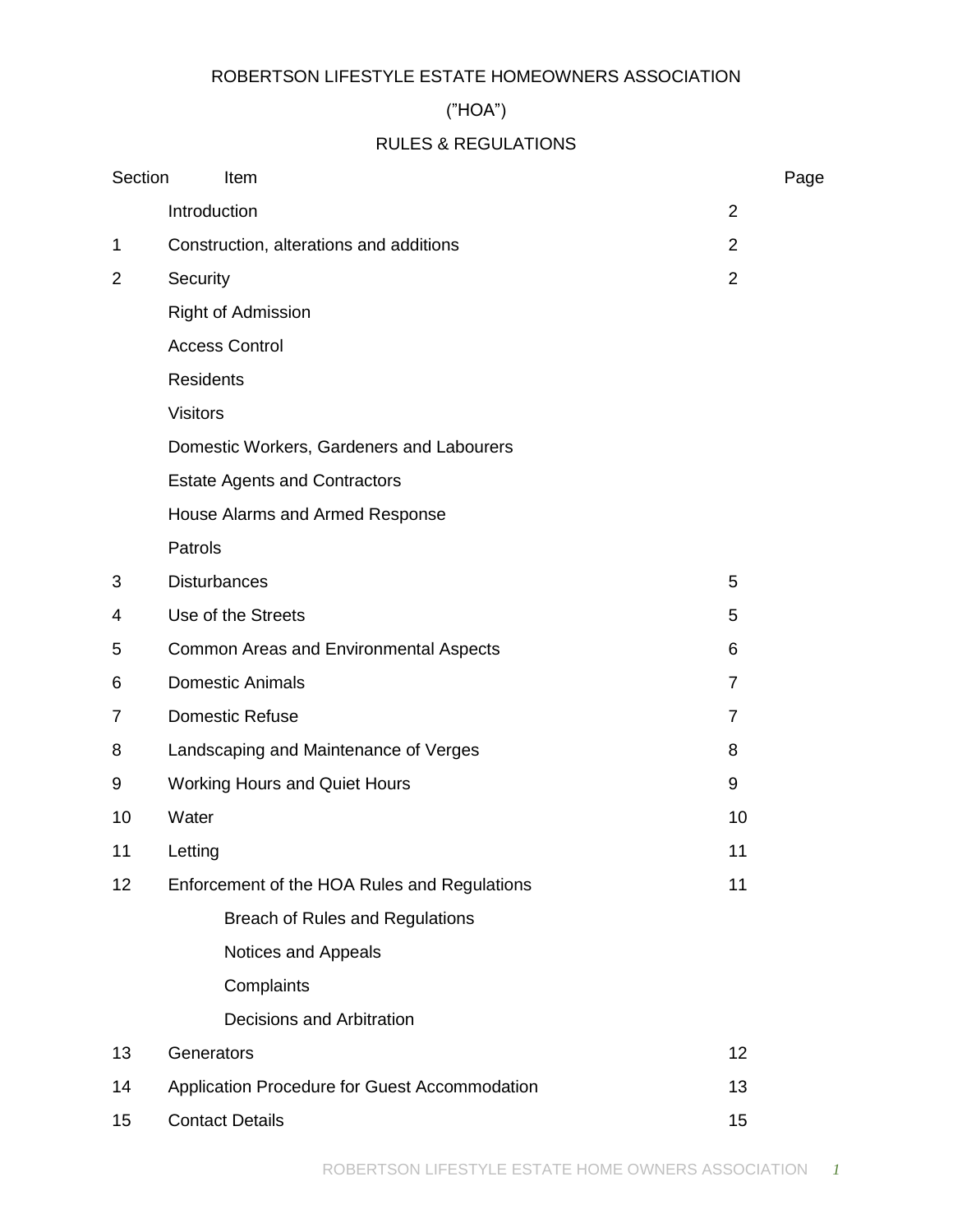# **Introduction**

Robertson Lifestyle Estate has been designed to provide a comfortable and secure living environment and lifestyle for the residents. The intention of the HOA Rules and Regulations is that of protecting and enhancing this lifestyle and the environment. These Rules and Regulations are binding upon all Homeowners, residents, visitors, Estate Agents and Contractors, as are decisions taken by the Trustees in interpreting or enforcing these Rules and Regulations. The registered Homeowners of properties are responsible for ensuring that members of their families, tenants, visitors, friends and all their employees are aware of, and abide by, these Rules and Regulations. The Trustees of the HOA reserve the right to modify, amend, add to, or delete any of these Rules and Regulations from time to time.

This document should be read in conjunction with other documentation that includes the HOA Constitution, HOA Architectural Design Guideline, HOA Building performance agreement, HOA Estate Agent Rules and Regulations, HOA Estate Agent Agreement, HOA Contractors Agreement, HOA General Specifications, HOA Landscape Guideline including any amendments of the above documents or any other documentation as issued by the HOA Trustees from time to time.

# **1. Construction, alterations and additions**

Before any construction, alterations or additions can take place on any property inside the Estate, the owner has to apply for approval from the HOA. The procedure, specifications and guidelines are provided in the HOA Architectural Design Guideline and HOA Building performance agreement.

## **2. Security**

A central feature to the quality of life within the Robertson Lifestyle Estate is security. The Estate precinct is protected by 3 tiers of security – access control, perimeter protection and a combination of alarm monitoring and regular patrols. In addition, Homeowners and residents are encouraged to subscribe to alarm monitoring and response.

An element of a secure lifestyle is that of prevention and deterrence. Residents are requested to familiarize themselves with the procedures, which have been developed to manage the influx of people and vehicles with the minimum disruption whilst at the same time protecting the residents.

Residents are reminded that they have the responsibility for the conduct of their visitors and for ensuring that they adhere to the security procedures.

2.1 Right of Admission

The right of admission to the Robertson Lifestyle Estate shall be under the control of the HOA and its security service provider that may on any reasonable grounds deny any person and/or vehicle access, or affect an arrest if so deemed necessary.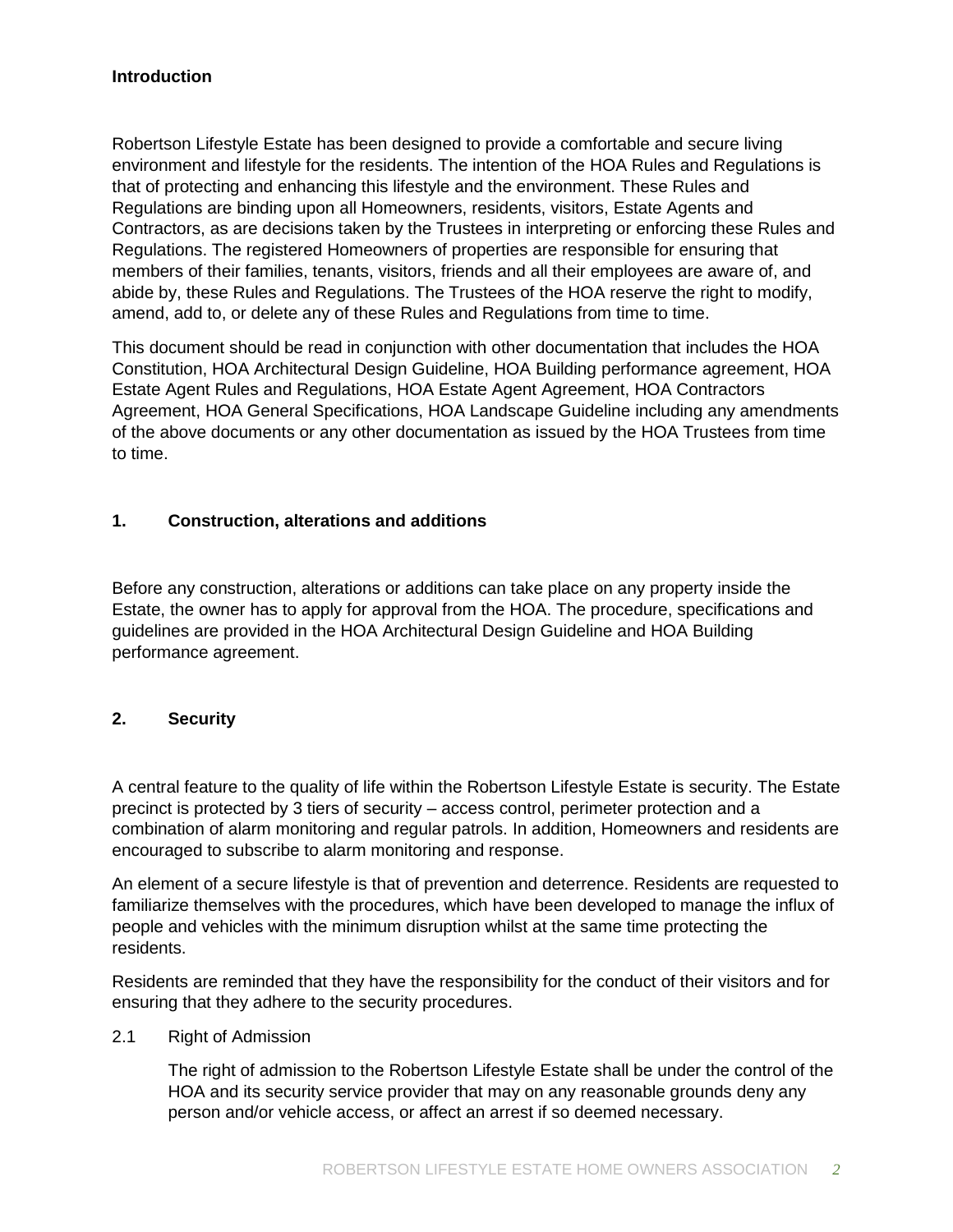#### 2.2 Access Control

- 2.2.1 All vehicles entering and/or leaving the Robertson Lifestyle Estate shall stop at the entrance gate.
- 2.2.2 The entrance gate shall be treated as a security checkpoint and security protocol must be adhered to at all times. Your patience is appreciated.
- 2.2.3 Residents may purchase access control tags. Two tags may be purchased per property.
- 2.2.4 Access tags are not issued to family, friends, visitors or any other person.
- 2.2.5 Lost or stolen tags must be reported in writing to the HOA. A replacement tag can be purchased from the HOA.
- 2.2.6 Residents not able to produce a access tag upon entry shall be required to use biometric authentication or complete the prescribed entry document upon every entry to the Robertson Lifestyle Estate.
- 2.2.7 Residents in possession of a damaged access tag and unable to gain access shall be required to use biometric authentication or complete the prescribed entry document upon every entry to the Robertson Lifestyle Estate.
- 2.2.8 Access tags shall not be shared with or transferred to any other person.

#### **Breach**

A breach by a resident of any or multiples of the rules above will be fined R 200.00 by the HOA

## 2.3 Residents

- 2.3.2 No resident shall do anything which is, or might be, prejudicial to the security of any other resident or damage property of another resident.
- 2.3.3 Residents are required to treat all security officers in a co-operative and patient manner. No abuse, outburst or any form of strong verbal interaction towards security officers will be tolerated.
- 2.3.4 No residents may issue instructions to security personnel.

#### Breach

A breach by a resident of any or multiples of the rules above will be fined R1, 000.00 by the HOA

## 2.4 Visitors

- 2.4.2 Visitors are required to complete the prescribed entry procedure upon every entry to Robertson Lifestyle Estate. Refusal to do so will result in access being denied.
- 2.4.3 Visitors will at all times comply with instructions of the security personnel.
- 2.4.4 Visitors will at all times adhere to the Rules and Regulations of the HOA.
- 2.4.5 Security may refuse access to any visitor under the influence of alcohol or drugs.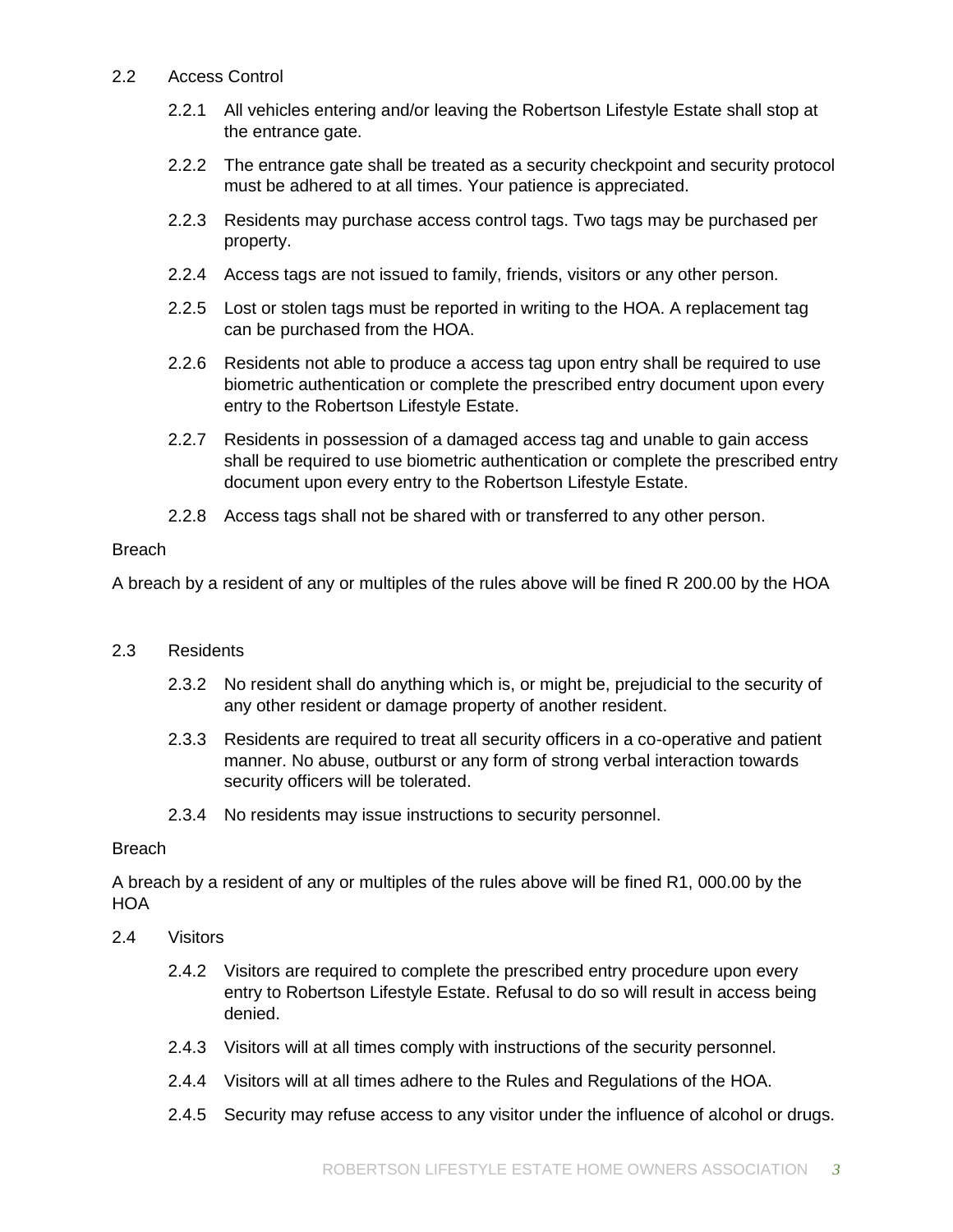## Breach

A visitor to a resident who has acted in breach of any or multiples of the rules above will result in the resident being fined R1, 000.00 by the HOA.

# 2.5 Domestic Workers, Gardeners and Labourers

- 2.5.1 All domestic workers, gardeners and labourers must complete the prescribed entry document upon every entry to the Robertson Lifestyle Estate.
- 2.5.2 All domestic workers, gardeners and labourers must carry the ID card issued upon entry on their persons at all times.
- 2.5.3 All domestic workers, gardeners and labourers must sign out upon leaving the Robertson Lifestyle Estate.
- 2.5.4 Residents employing domestic workers, gardeners, or labourers must provide adequate toilet facilities for them.
- 2.5.5 Residents are obliged to ensure their domestic workers, gardeners and labourers are aware of all the provisions.

#### Breach

Domestic workers, gardeners and labourers of a resident who has acted in breach of any or multiples of the rules above will result in the resident being fined R1, 000.00 by the HOA.

- 2.6 Estate Agents and Contractors
	- 2.6.2 It is the responsibility of Homeowners to ensure that Estate Agents and Contractors are familiar with the HOA Rules and Regulations and HOA Building Rules and Regulations and HOA Design Guidelines to Additions and Alterations.
	- 2.6.3 It is the responsibility of Homeowners to ensure that the HOA Agreements are signed and a copy thereof provided to the HOA as per the set procedures thereof.

## **Breach**

An Estate Agent and/or Contractor who has acted in breach of any or multiples of the rules above will result in the resident being fined as per the relevant HOA guidelines

2.7 House Alarms and Armed Response

Residents are encouraged to use the HOA's appointed Security company for additional security measurements in the form of house alarms and armed response. Residents must ensure that HOA's Security is aware of when they will be away for extended periods of time so as to ensure adequate monitoring and quick reaction in case of an alarm being triggered.

## Breach

A faulty alarm causing inconvenience to other residents will result in the HOA issuing an instruction to the service provider to gain access to the property and repair same at cost to the Homeowner.

2.8 Patrols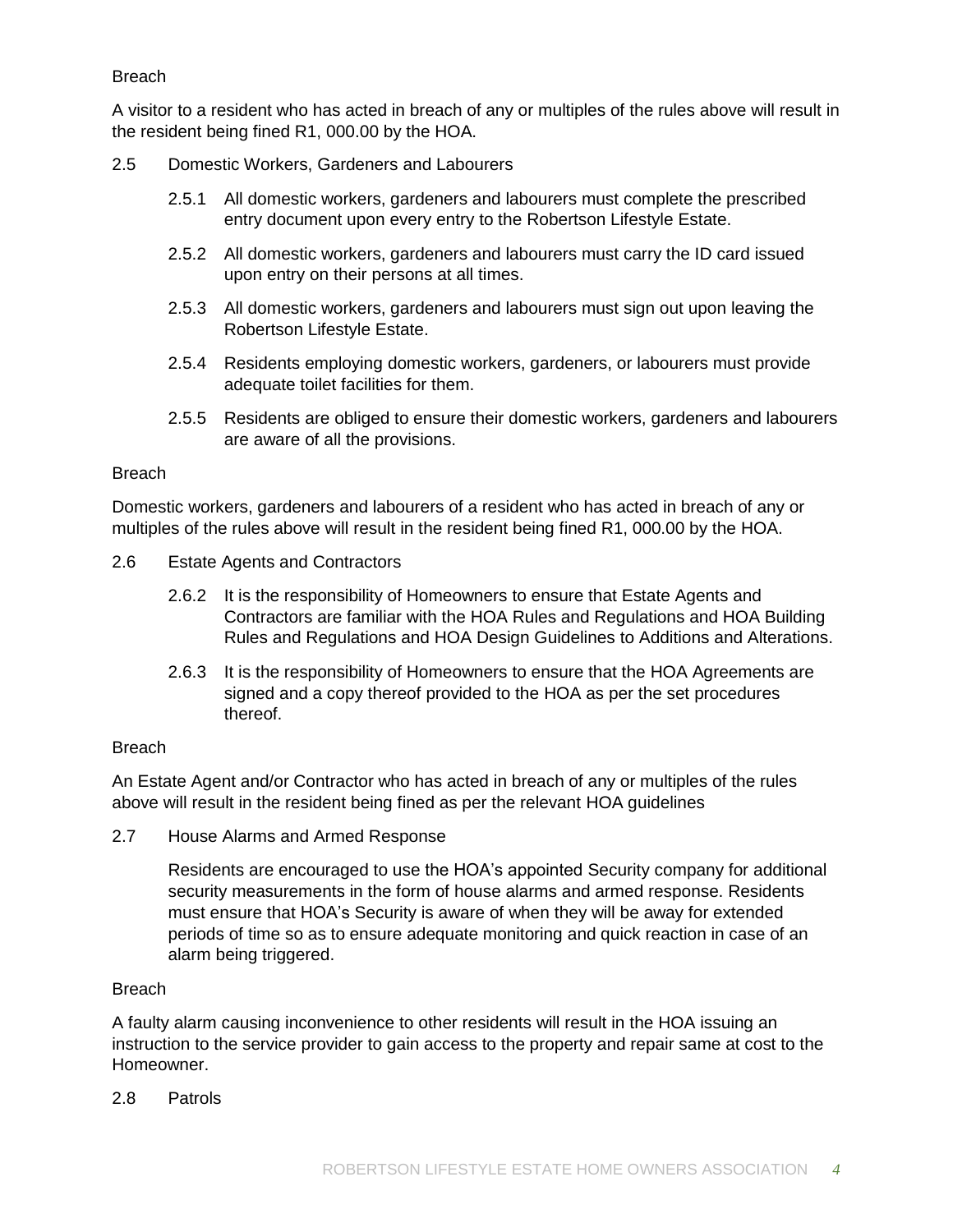Regular patrols, both on foot, by bicycle and vehicles are made through the streets of the Robertson Lifestyle Estate.

## **3. Disturbances**

Any conduct which disturbs or tends to disturb the peace and tranquility of the Robertson Lifestyle Estate and residents is not permitted.

Excessive and unnecessary noise by vehicles, appliances, tools, pets and/or excessive noise by individuals as determined by the Trustees in their sole and unfettered discretion from time to time as well as other sources attributable to a resident constitutes a disturbance of the peace in terms of these Rules and Regulations.

#### Breach

A resident or visitor who has acted in breach of any or multiples of the rules above will result in the resident being fined as per the relevant HOA guidelines.

## **4. Use of the Streets**

- 4.1 Ownership of all the roads within the Robertson Lifestyle Estate resides with HOA. The movement and control of traffic and pedestrians are subject to these Rules and Regulations and such further directives as may be made by the HOA Trustees.
- 4.2 No person shall drive any vehicle on any road within the Robertson Lifestyle Estate precinct in excess of 30 km/h, or in such a manner as to constitute a danger or nuisance to any other person or property.
- 4.3 No person shall operate any vehicle, including a golf cart at any place within the Robertson Lifestyle Estate unless the holder of a valid current drivers licence issued under the provisions of the Road Traffic Act No. 29 of 1989 (as amended).
- 4.4 The HOA may, if it considers it necessary or desirable to do so, impose a speed limit lower than that referred to above upon such roads or portions thereof as it may deem fit, either temporarily or permanently, or introduce any traffic calming measures, including but not limited to, speed humps and pedestrian crossings that they in their sole discretion deem necessary from time to time.
- 4.5 The use of quad bikes, scramblers or any vehicle with noisy exhaust systems and/or unroadworthy vehicles is prohibited anywhere within the Robertson Lifestyle Estate.
- 4.6 No person shall drive any vehicle at any place within the Robertson Lifestyle Estate except upon the tarred and brick paved roads and upon any driveway within any Erf, or golf carts within the additional designated areas.
- 4.7 No persons shall drive any vehicle at any place within the Robertson Lifestyle Estate while under the influence of alcohol or drugs which may impede his ability to control such vehicle.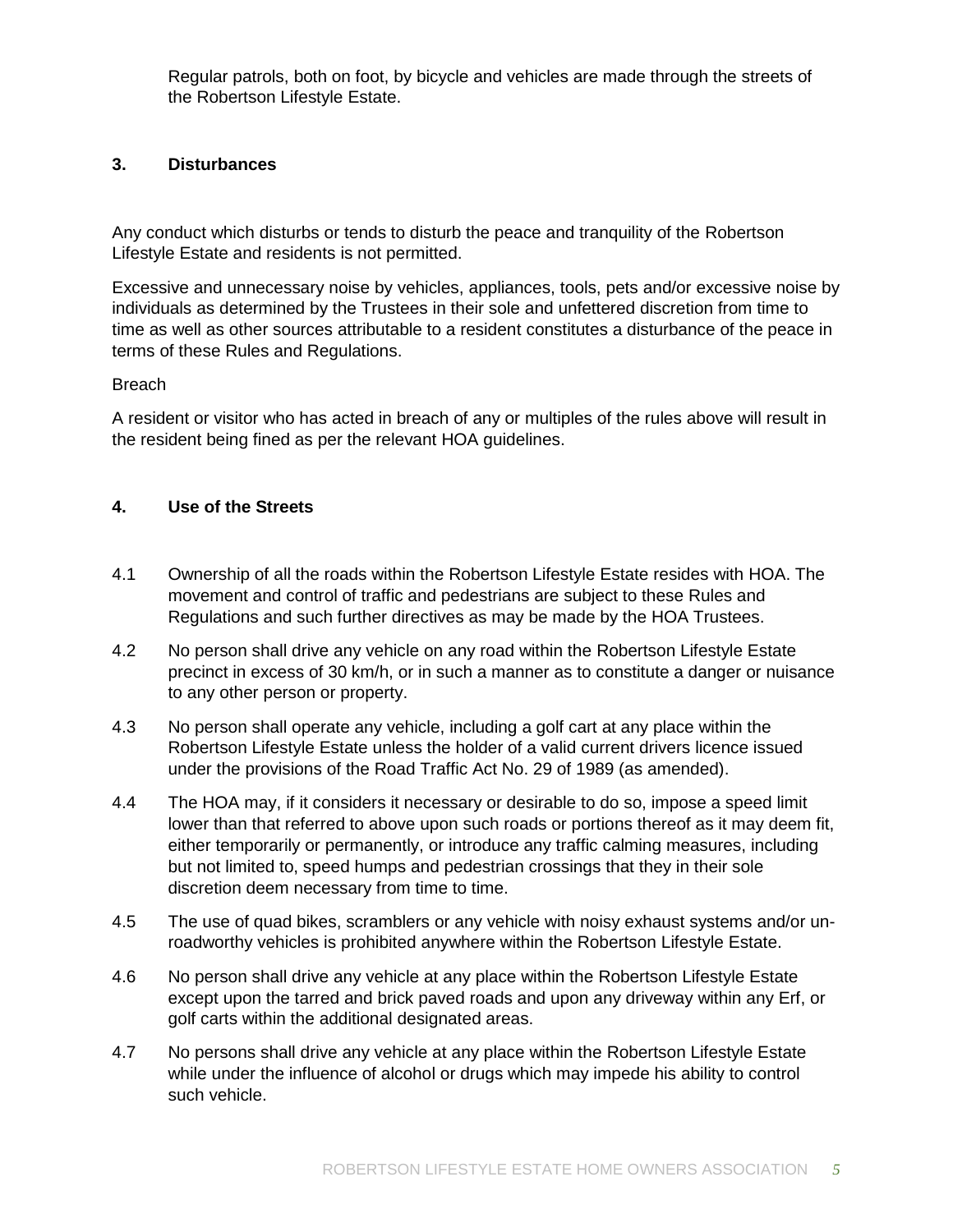- 4.8 The HOA may by means of appropriate signage, give or amend such directions as to the use of the common roads or any portion thereof, as it in its discretion may deem fit. Failure by any person to obey the same and give effect to such meaning shall constitute a breach of these Rules and Regulations.
- 4.9 Right of way within the Robertson Lifestyle Estate shall be given to pedestrians, golf carts, motorized scooters, shop-riders and cyclists.
- 4.10 All trailers, boats, campervans, caravans and commercial vehicles must be stored within the boundaries of an Erf and only on a temporary basis unless they are screened from public view. The above vehicles may not be stored on any vacant stand, in the roads or within public areas.

## Breach

The Board of Trustees reserve the right to tow away any vehicle found parked illegally. The owner will be fined R5 000 and will be charged for the storage of the vehicle until the fine is paid.

# **5. Common Areas and Environmental Aspects**

- 5.1 The HOA shall be entitled to control all aspects of the environment within the Robertson Lifestyle Estate.
- 5.2 No person shall do anything or omit to do anything that may, in the opinion of the HOA, be likely to have a detrimental effect on the environment or that is likely to unreasonably interfere with the use and enjoyment of the common areas by residents.
- 5.3 Camping is prohibited. Fires may not be lit on or about the common areas. Fires may not be lit on any Erf other than in properly constructed braai/fireplaces designed for that purpose or manufactured braais, including, but not limited to, a Weber braai.
- 5.4 No person shall discharge any firearm, air rifle, crossbow or similar weapon or device within the Robertson Lifestyle Estate as defined in the Arms and Ammunition Act No. 75 of 1969 or any dangerous weapon of the Dangerous Weapons Act No. 71 of 1988 other than in self-defense. Hunting, disturbance, harming and trapping of any wild or domestic animal in any manner are strictly prohibited.
- 5.5 Fireworks are strictly prohibited within the Robertson Lifestyle Estate.
- 5.6 Fishing may not take part in any form within the water features.
- 5.7 Wading or swimming is not allowed in any of the water features.
- 5.8 No person shall anywhere within the Robertson Lifestyle Estate disturb, damage, destroy or collect any plant material.
- 5.9 No person shall discard any litter or any item of any nature whatsoever at any place in the Robertson Lifestyle Estate except in such receptacles as provided and in such places as may be set aside for such purpose and designated as such by the HOA.
- 5.10 The HOA shall have the right to demand, on reasonable written notice, that any Alien or Exotic plants and/or trees be removed from the property of a Member at cost to the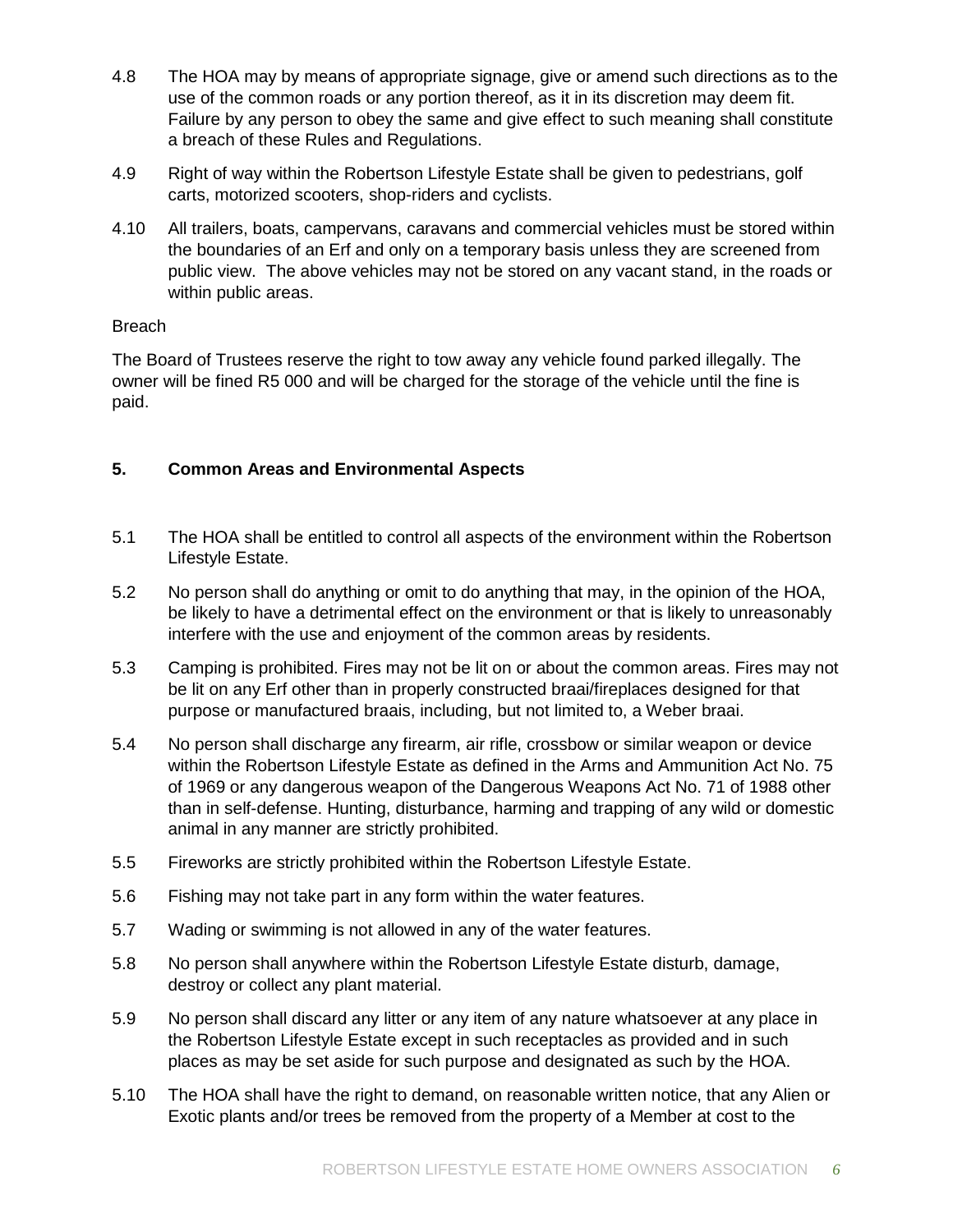Member. Members must adhere to the prescribed plant list as contained in the HOA Landscaping Guidelines

## Breach

A resident who has acted in breach of any or multiples of the rules above will result in the resident being fined R1, 000.00 by the HOA per offence.

#### **6. Domestic Animals**

Domestic animals posing no danger may be kept which shall be limited to 2(two) animals per Erf.

All domestic animals shall at all times, be required to bare a tag which shall reflect the name and telephone number of the relevant pet owner.

It is required that all domestic animals (cats & dogs) be spayed or neutered.

All domestic cats are to have a working bell fitted to their collars.

Dogs must be kept on a leash at all times when outside the boundary walls of a property. No resident shall permit their dogs to roam the streets or any other property unattended unless under strict control and on a leash. If any dog digs a hole on common property or otherwise damages common areas, the pet owner shall be required to repair the damage.

Dog owners must ensure that they carry a receptacle and clean up any mess created by the animal.

The HOA shall have the right to act against any person who fails to prevent persistent barking or pets creating any nuisance. Persistent complaints will result in the permanent removal of the pet from the Robertson Lifestyle Estate .

No pet shall be left unattended inside a property for an extended period of more than 24 hours.

The Local Authority by-laws relating to pets will be strictly enforced. Any animal found to be tortured, under nourished or abused will be removed and the owner reported to the relevant authority.

No slaughtering of any animal or the curing or hanging up to dry of any meat fish, skin or carcass or any part thereof will be permitted within the Robertson Lifestyle Estate.

## **Breach**

A resident who has acted in breach of any or multiples of the rules above will result in the resident being fined R1, 000.00 by the HOA per offence.

#### **7. Domestic Refuse**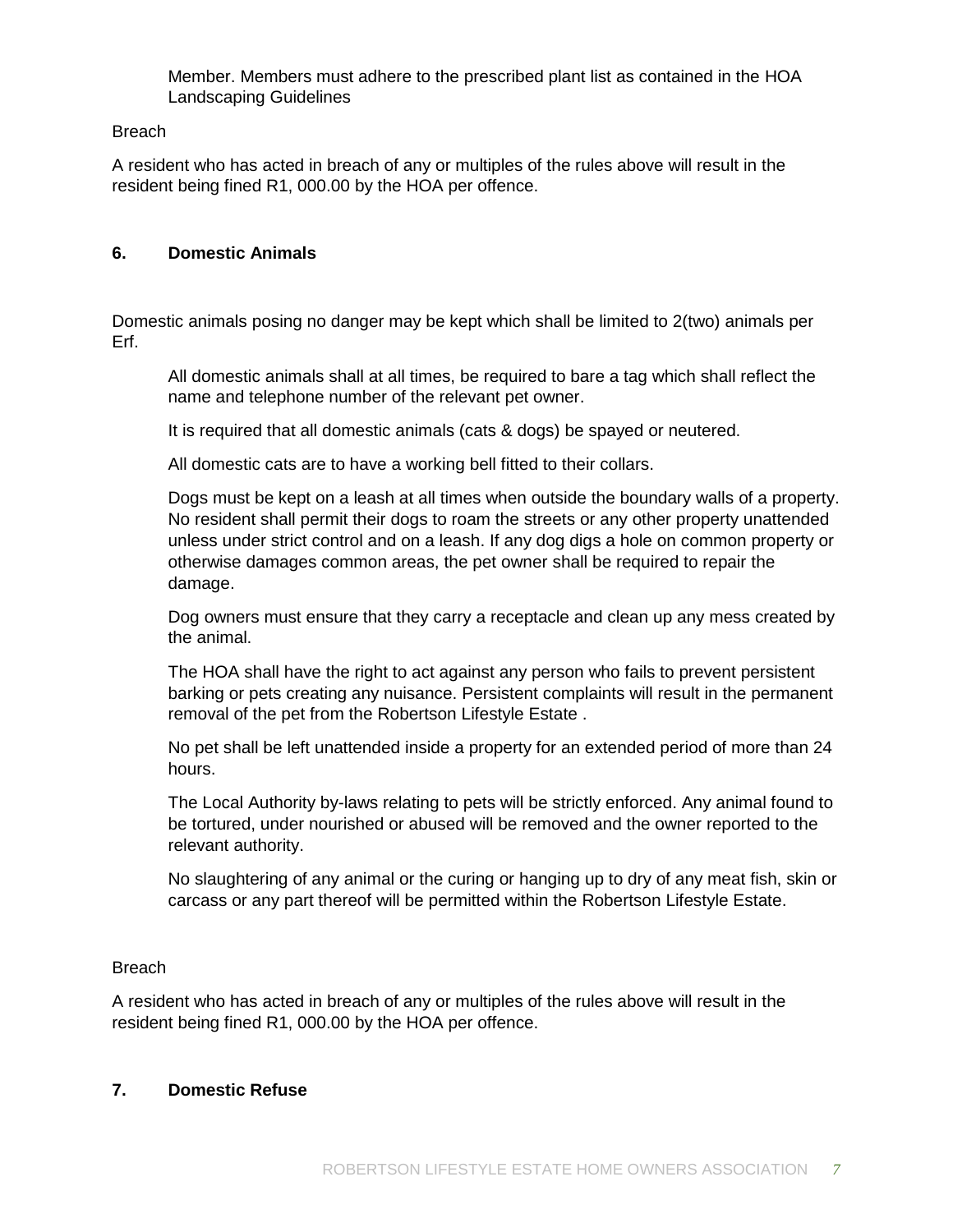The Operational Environmental Management Plan requires from the HOA to institute a recycling system for domestic refuse collected at the estate.

In order to achieve this, residents are requested to split their refuse as follows:

Recyclable material (paper / plastic / boxes / foil / glass bottles) to be placed in a clear (transparent) plastic bag.

Each household will receive the same number of clear / white bags as what they have put out for collection that week.

EXAMPLE: If you place 2 clear / white bags outside for collection, you will receive 2 clear / white bags on the collection day, in return.

- Organic material that can be used to create compost to be placed in a green plastic bag (garden refuse / spoiled fruit / vegetables or peels from fruit / vegetables / ashtray contents / cooled ash from braai's)
- Meat leftovers are not suitable compost material, as this causes the breeding of flies. Meat leftovers can be placed in a smaller bag on the top of your refuse in the bin, and this will be re-directed to the SPCA or pig farming.
- All remaining refuse to be placed in a normal black bag (baby nappies, etc.)

Each household will receive 1 packet of black bags, containing 26 bags every 4 months. The bags will be distributed at the beginning of February, June and October of each year.

- 7.1 Municipality removes domestic refuse on Fridays. New residents to contact the Municipality offices to arrange for their address to be added to domestic refuse removal address list.
- 7.2 Standard municipal black bins may **not** be used for domestic refuse as the Municipality utilizes a smaller truck for internal collection. Just place bags on verge.
- 7.3 Residents may only place the bags on the verge on the morning of collection.
- 7.4 The black bins shall not be kept in such a place on the property so as to be visible from the common roads and/or areas.
- 7.5 Any item or refuse of such a nature that cannot be removed by the Local Authority must be removed by the resident on the same day, failing to do so the HOA will arrange for a waste collection contractor at cost to the resident.
- 7.6 No resident may dispose of any refuse, rubble and/or excess of any kind on any vacant Erf or common areas.
- 7.7 Garden refuse i.e. grass cuttings will not be collected by the Municipality. Please make your own arrangements to remove garden refuse from the premises.

## **Breach**

A resident who has acted in breach of any or multiples of the rules above will result in the resident being fined R200.00 by the HOA per offence.

# **8. Landscaping and Maintenance of Verges**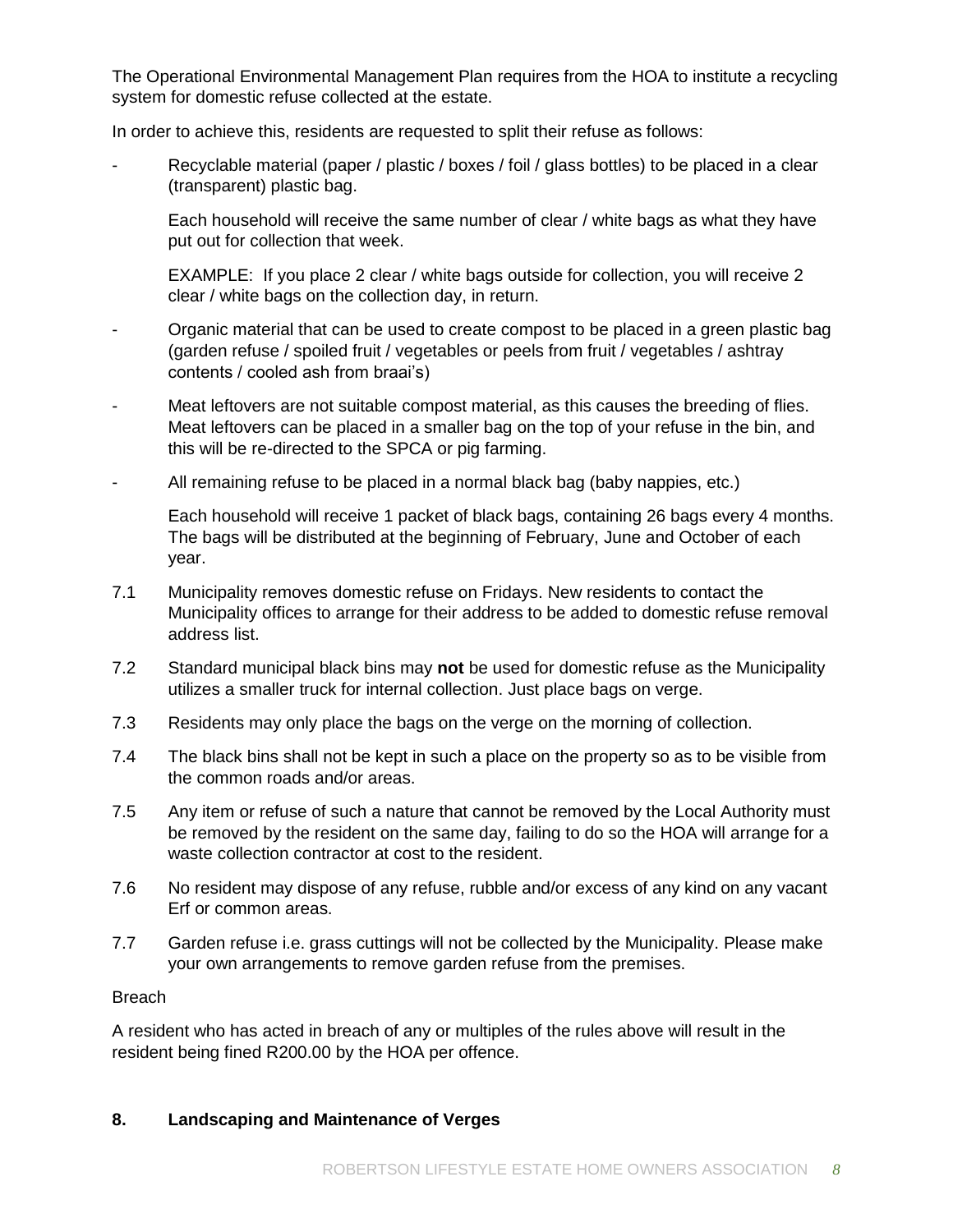8.1 As per clause 11.1 to 11.3 of the HOA Constitution, a resident must maintain his erf, all improvements on his erf, establish and maintain a garden and the road verge bordering his erf, as well as maintain the external boundary walling of his erf. In addition, the resident must also maintain any trees planted by the HOA on their verges.

# Breach

(i) Any Homeowner who after due notice has been given by the HOA who fails to remedy such fault or omission fails to rectify such fault or remedy the same, shall be liable to pay any costs incurred by the HOA in rectifying, repairing or remedying such fault or omission. In giving effect to this rule the Homeowner may not refuse the HOA and its appointed agent or entry to the property for the purposes of carrying out the provisions hereof.

(ii) A resident who has acted in breach of any or multiples of the rules above will result in the resident being fined R1, 000.00 by the HOA per offence.

# **9. Working Hours and Quiet Hours**

9.1 Any work performed anywhere within the Robertson Lifestyle Estate is restricted to the following hours:

Monday – Friday : 07h00 – 17h30 (Robertson Lifestyle Estate to be vacated by 17h30)

Saturday : 08h00 – 14h00 (Robertson Lifestyle Estate to be vacated by 14h00)

Sunday : No work is permitted

Public Holiday : No work is permitted

Any deviation on the above must be sanctioned by the HOA

9.2 Every resident within the Robertson Lifestyle Estate must observe the "quiet hours" curfew as follows:

|                                                                        | Monday – Thursday : 22h00 – 07h00 the following day      |  |  |  |
|------------------------------------------------------------------------|----------------------------------------------------------|--|--|--|
| Friday - Saturday                                                      | : $23h00 - 07h00$ the following day                      |  |  |  |
| Sunday                                                                 | : $20h00 - 07h00$ the Monday morning                     |  |  |  |
| Public Holiday                                                         | : 23h00 - 07h00 the following day, unless a Sunday 07h30 |  |  |  |
| Exceptions to the above: Life and/or property threatening emergencies. |                                                          |  |  |  |

**Breach** 

A resident who has acted in breach of any or multiples of the rules above will result in the resident being fined R1, 000.00 by the HOA per offence.

- 9.3 Enforcement of Quiet Hours
	- 9.3.1 If residents/visitors/guests cause a disturbance during the "quiet hours" an affected person (i.e. a neighbour) can then phone the Security Manager or the 24 Hour Security Control room. A senior security response officer will be dispatched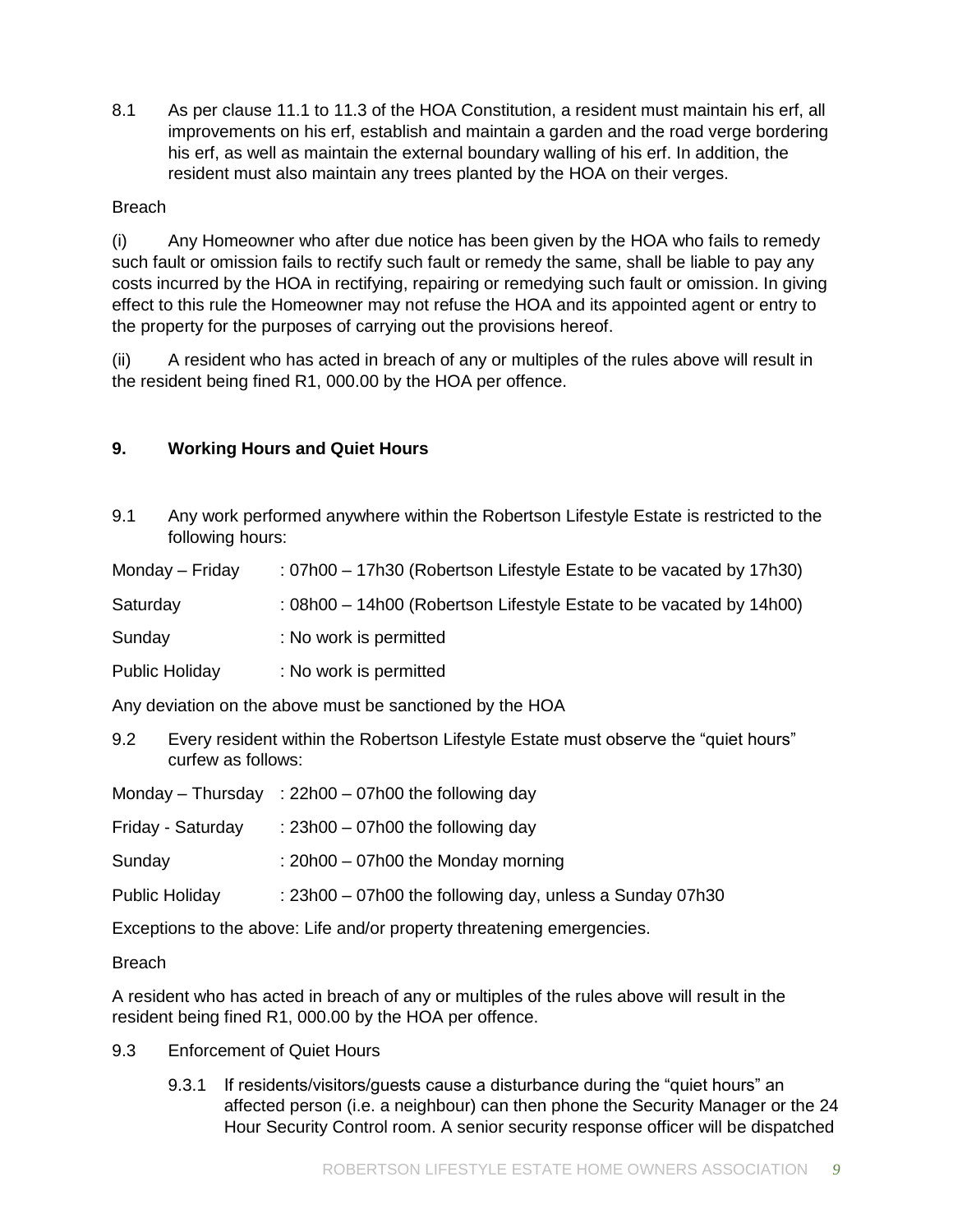to perform a visit to the house in question and assess whether the complaint is valid.

- 9.3.2 If so, they will request the guest or resident to please refrain from the complained about conduct, and they will also get the guest or resident to sign an acknowledgement on an incident report that they have been cautioned by security, setting out details including the time and the nature of the complaint. Should the guest or resident be unwilling to sign such acknowledgment, the security personnel will be allowed to substitute it with a declaration that they have verbally cautioned the guest/resident. The cost of the call out of the reaction officer will be for the homeowner and will be added to their levy statement should the complaint prove to be valid.
- 9.3.3 If, after this initial caution, another complaint is received that the misconduct in question is still continuing, the senior security response officer will perform another visit and assess whether the second complaint is valid. If so, they will again request the guest/resident to refrain from the complaint about conduct, and inform them that the designated responsible person is being contacted. They will record the time of the second complaint on the same incident report completed for the first complaint, and immediately phone the designated responsible person and inform that person that two complaints have been received. The cost of the callout of the reaction officer will be for the homeowner and will be added to their levy statement.
- 9.3.4 Depending on the nature of the complaint and the conduct, the security personnel will exercise their discretion as to any further action to be taken, including the option of summoning the SAPS and/or the Estate Manager.
- 9.3.5 The incident report detailing the nature and times of the two complaints will then be forwarded to the Estate Manager, and the HOA Board of Trustees will then institute the laid down disciplinary procedures and may proceed to fine the homeowner in question as per the process provided in the HOA Rules and Regulations.

#### 9.4 Disciplinary Procedures

- 9.4.1 A first written warning is issued by the HOA Board of Trustees including details of the complaint (what/where/by whom/time etc.) and reasons for why the breach was found to be valid. A fine of R1000 will be imposed.
- 9.4.2 If no similar breach occurs within the subsequent 3 months, the first written warning is discarded
- 9.4.3 If a similar breach reoccurs within 3 months, a second written warning and a fine of R2000.00 is issued by the HOA Board of Trustees including details of the complaint (what/where/by whom/time etc.) and reasons for why the breach was found to be valid.
- 9.4.4 If no similar breach occurs within the subsequent 6 months, the first and second written warning is discarded.
- 9.4.5 If a similar breach occurs within 6 months from the second written warning HOA Board of Trustees will institute a disciplinary hearing with the owner and appropriate action will be taken.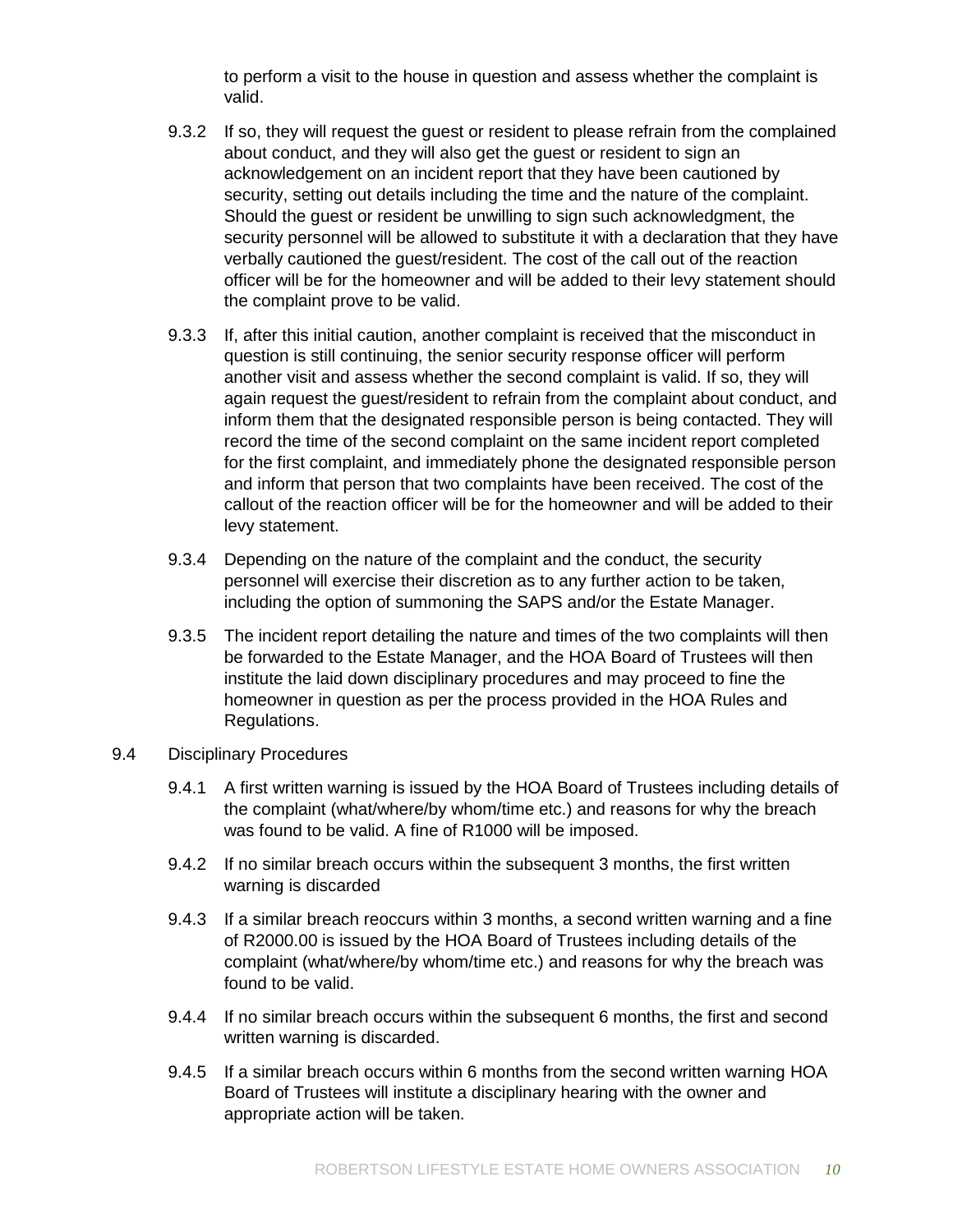- 9.4.6 If the property was used for Guest Accommodation the Board may decide to withdraw permission to operate Guest Accommodation.
- 9.4.7 If permission is withdrawn to operate Guest Accommodation it can only be reviewed by the HOA Board of Trustees after a period of 12 months or should ownership of said property change.
- 9.4.8 Should a neighbour summon security repeatedly for an alleged disturbance, but after proper investigation this was found to be untrue or malicious in its intent, the cost of the callout of the reaction officer will be for the complainant and will be added to their levy statement. If it is found that a neighbour repeatedly reports false disturbances a fine of R1000.00 may be issued by the HOA Board of Trustees.

## **10. Water**

The HOA shall not be liable for damages, expenses or costs caused to residents for any interruption in supply, flooding and excess storm water or any failure to supply water.

Upon a completed Building performance Agreement signed with HOA, a water meter will be supplied to measure the water consumption per unit (cost of meter available from HOA). The Municipality will read the meters monthly and provide the owner with and account for the usage.

The collection of rainwater is permitted, provided that the design of such collection method complies with the architectural guidelines of the HOA.

#### **11. Letting**

No Homeowner shall let or otherwise part with occupation of his property, whether temporarily or otherwise, unless he has agreed with the prospective tenant or occupier as a stipulation in favour of the HOA, that such tenant or occupier shall in all ways be bound by the HOA Rules and Regulations, and that the prospective tenant or occupier has signed a copy of the Estate Agent Agreement and provided a copy thereof to the HOA prior to occupation by the said tenant or occupier.

## **12. Enforcement of the HOA Rules and Regulations**

- 12.1 Breach of Rules and Regulations
	- 12.1.1 All Homeowners, residents, tenants, Contractors, workers and delivery personnel entering the Robertson Lifestyle Estate are to comply with the HOA Rules and Regulations and obligated to cooperate with the HOA, the Managing Agent, security personnel and/or any other designated employee in their effort to enforce security and the HOA Rules and Guidelines.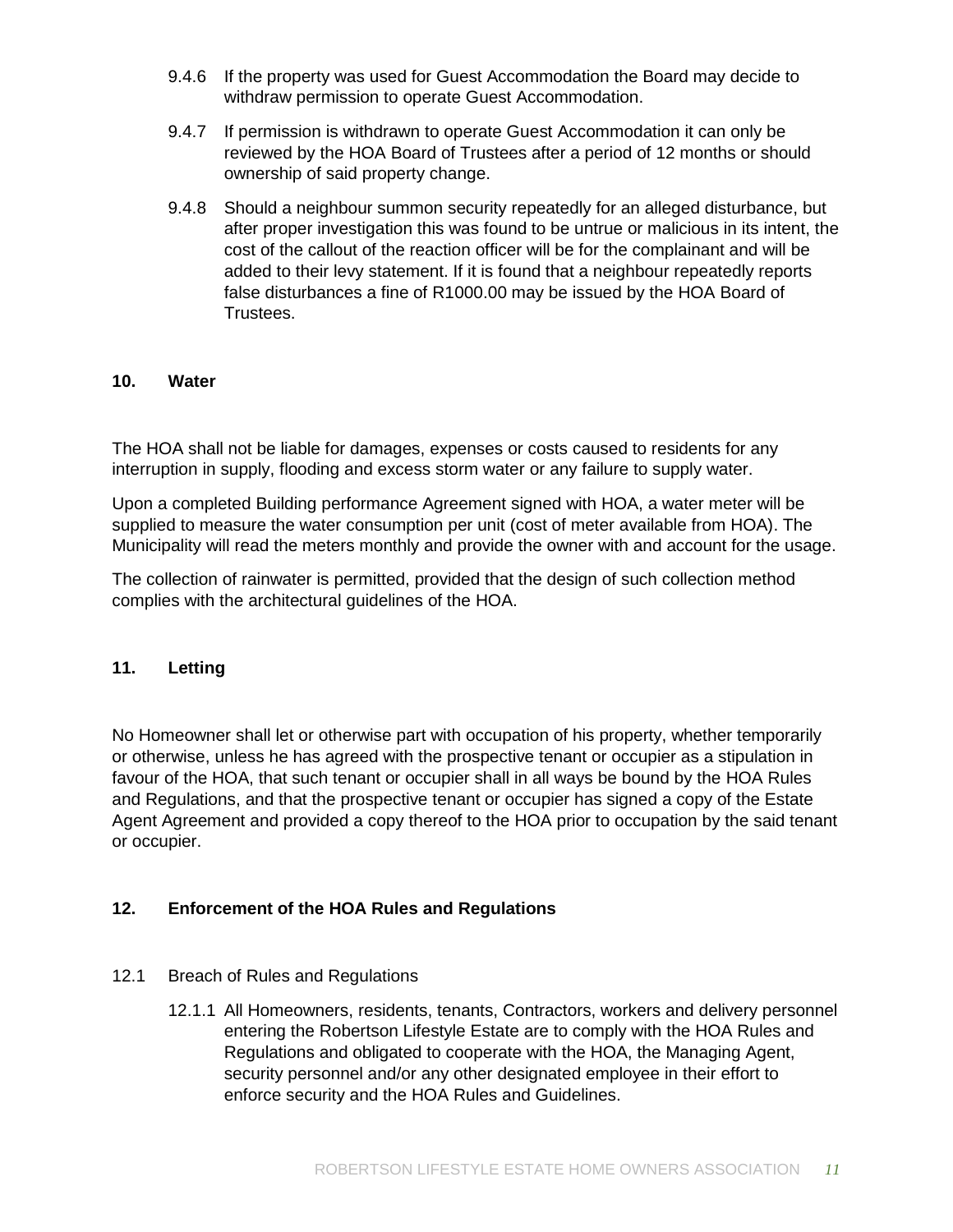- 12.1.2 In the event of any breach of the HOA Rules and Guidelines by any resident, visitors or tenants, such breach shall be deemed to have been committed by the Member themselves.
- 12.1.3 For purposes of the enforcement of the HOA Rules and Regulations, the HOA Trustees may take or cause to be taken such steps as they may consider necessary to remedy the breach of which a Member and/or resident may be guilty, and the HOA may take such action, including the appointment of such attorneys and legal counsel as they may deem fit, and enforce the provisions of the HOA Rules and Regulations in a court of competent jurisdiction, as it may deem fit.
- 12.1.4 Notice of breach shall be given in writing by the HOA to the Member at the address given by the Member, failing that, at the property of the Member, and shall contain:
- the nature of the breach:
- the time period, if applicable, in which the breach is to be remedied;
- the fine which may be imposed by the HOA on the Member;
- if applicable, the time, date and place of the breach;
- if applicable, a digital photograph of the breach;
- any other information the HOA may deem applicable.
- 12.1.5 Where the HOA levies a fine, the amount will be reflected on the levy invoice and will be deemed due at the end of the month in which the invoice is submitted.
- 12.2 Notices and Appeals
	- 12.2.1 No Homeowner and/or resident may refuse receipt and/or delivery of any notices in terms of the HOA Rules and Regulations. Refusal will result in the placement of the notice in the normal fashion, in attachment to the front door and/or gate of the property. Such services will be sufficient services of such notices.
	- 12.2.2 In the event of appeals or contesting of the facts relating to any fine imposed or decision made may be dealt with at the first Board of Trustees meeting subsequent to receiving such written representation.
- 12.3 Complaints
	- 12.3.1 In the event of complaints, the parties involved should attempt as far as possible to settle the matter between themselves, exercising due tolerance, reasonableness and consideration.
	- 12.3.2 In the event of complaints not being resolved, a written submission has to be made by the parties involved to the HOA.
- 12.4 Decisions and Arbitration

The HOA Chairman may appoint a committee of 3 (three) HOA Trustees and shall adjudicate upon the issue at such time and in such manner and according to such procedure as the HOA Chairman may direct.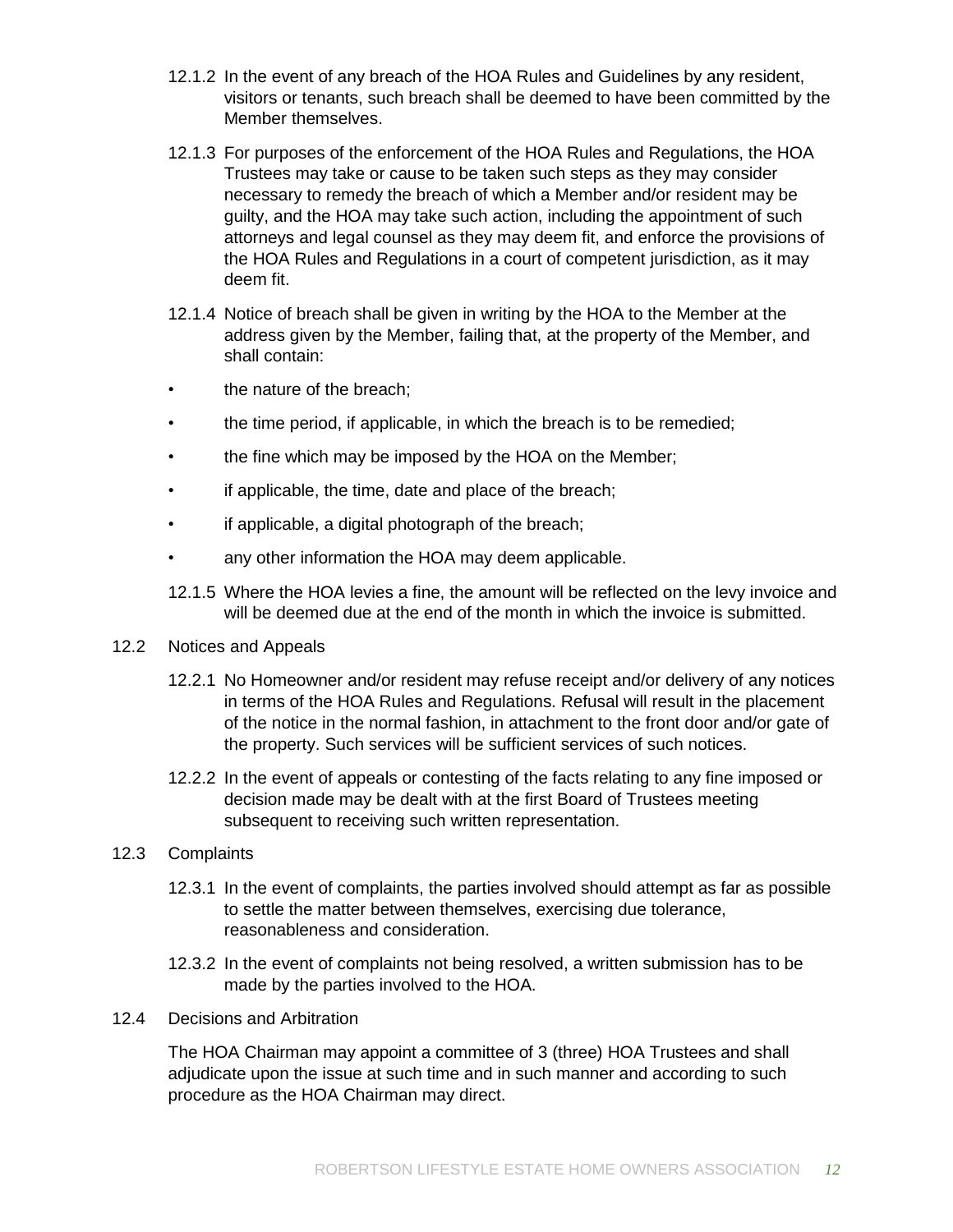The decision of the committee shall be final and binding in respect of the resolution of the dispute and no further appeal is allowed thereafter.

## **13. Generators**

- 13.1 The HOA is to approve each and every location prior to installation.
- 13.2 The location will be carefully considered and must ensure the least disturbance to the adjoining neighbor.
- 13.3 The unit is to be hidden from all public spaces i.e. from street & parks.
- 13.4 If need be the unit is to be screened appropriately and such screening is to comply with the Architectural guidelines.

#### 13.5 INSTALLATION OF GENERATORS

The installation of all portable generators shall be carried out by a fully qualified electrician and in accordance with the Electrical Contractors Association of South Africa(ECASA) document "GUIDELINES FOR THE SAFE USE OF PORTABLE GENERATORS ON UTILITIES' NETWORKS". The electrician is required to supply the building owner and/or contractor with a certificate confirming that the installation is safe and complies in all respects with the ECASA document referred to above. A copy of the electrician's certificate is to be deposited with the HOA by the building owner and/or contractor.

#### 13.6 GENERATORS - EXISTING INSTALLATIONS

These rules are retrospective and apply to all existing installations. Building owners and/or contractors must have such installations inspected by a qualified electrician, remedial work carried out if required and certified by a qualified electrician. The HOA is to be supplied with a copy of the electrician's certificate.

## 13.7 GENERATORS - NOISE EMISSIONS

All portable generators in both new and existing installations shall have a maximum noise emission measured at a point 3 meters away from the generator in accordance with SANS10103, Table 2 - Acceptable rating levels for noise in districts. A copy of this document can be made available at the Estate Office. Noise level rated by the World Health Organisation shall be no greater than 55 - 60 dBA (decibels)

## 13.8 GENERATORS - MAXIMUM SPECIFICATIONS

Exhausts must be fitted with filters/scrubbers with exhaust temperature standards not exceeding 545°C and exhaust gas flow 176L/s (373cfm). Coollant system maximum fan power 2kW. Emission levels maximum PM60mg/Nm3, CO 190mg/NM3, HC 150mg/Nm3

## **14. Application Procedure for Guest Accommodation**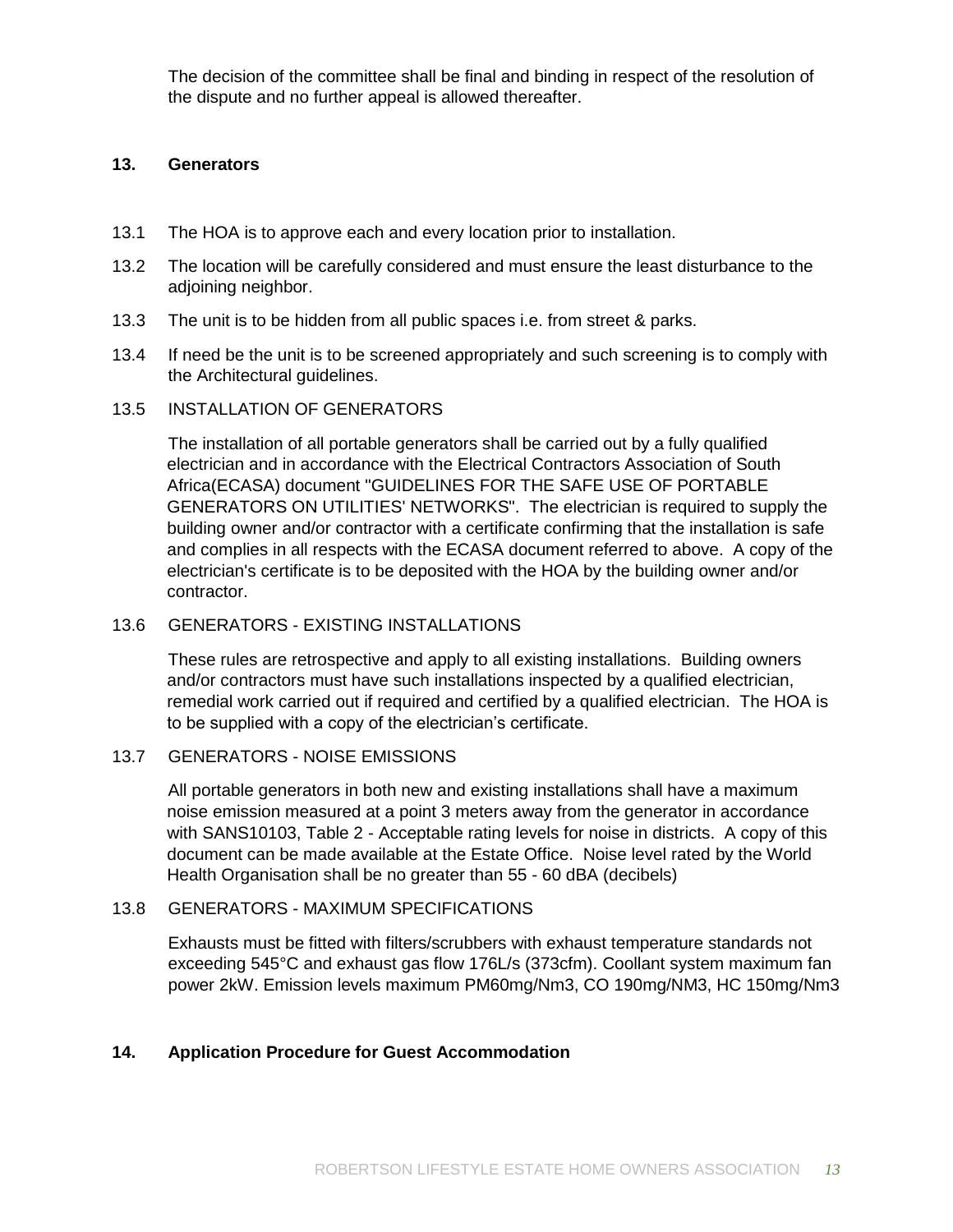- 14.1 Every owner who wishes to do short term rentals as defined under Guest Accommodation under Municipal bylaws must apply to the Board of Trustees for permission first.
- 14.2 The following information must be provided in the application:
	- a. Which of the different operations as defined under Guest Accommodation they wish to apply for.
	- b. Physical street address in Robertson Lifestyle Estate
	- c. Trading name of establishment (if applicable)
	- d. Name of Owner/s
	- e. Contact Details (all hours)
	- f. Name of the Responsible Person/Agent (if applicable)
	- g. Contact Details of Responsible Person/Agent (all hours)
	- h. Is the house equipped with a security alarm linked to armed response?
	- i. Provide a suitable site plan which indicates that there is adequate off-street parking provided on the property (guideline – one parking bay per bedroom offstreet, whether in a garage or on the driveway)
	- j. A letter of undertaking from the owner that they will ensure that their guests are at all times informed of all of the Estate Rules and that a copy of the Estate Rules will be prominently displayed in every property.
	- k. Acknowledgement by the Owner that contravention of the HOA Rules & Regulations by paying guests will be considered a contravention by that owner, which may result in a fine being imposed by the HOAD Board of Trustees should a breach be found to be valid.
- 14.3 The HOA will inform the two neighbouring property owners and if applicable the property owner directly across the road, that an application has been received and that they will have 14 days in which to submit their comment/objection in writing to the Board. The Board will take any comments/objections submitted into consideration before making their decision.
- 14.4 The Board of Trustees will have the sole discretion to approve or disapprove any application and their decision will be final.
- 14.5 Once a decision is made it will be communicated to the applicant as well as any objector.
- 14.6 The Board of Trustees reserve the right to withdraw any approval given at any time should evidence indicate that the owner have not complied with the rules and regulations of the estate pertaining to Guest Accommodation. The withdrawal of such approval can only take place after a disciplinary hearing was held with the owner.
- 14.7 Permission granted by the Trustees for any application is in terms of the Constitution of the Robertson Lifestyle Estate Homeowners Association.
- 14.8 Should permission be required from the Local Authority in terms of the applicable land use planning legislation, the applicant must apply accordingly.